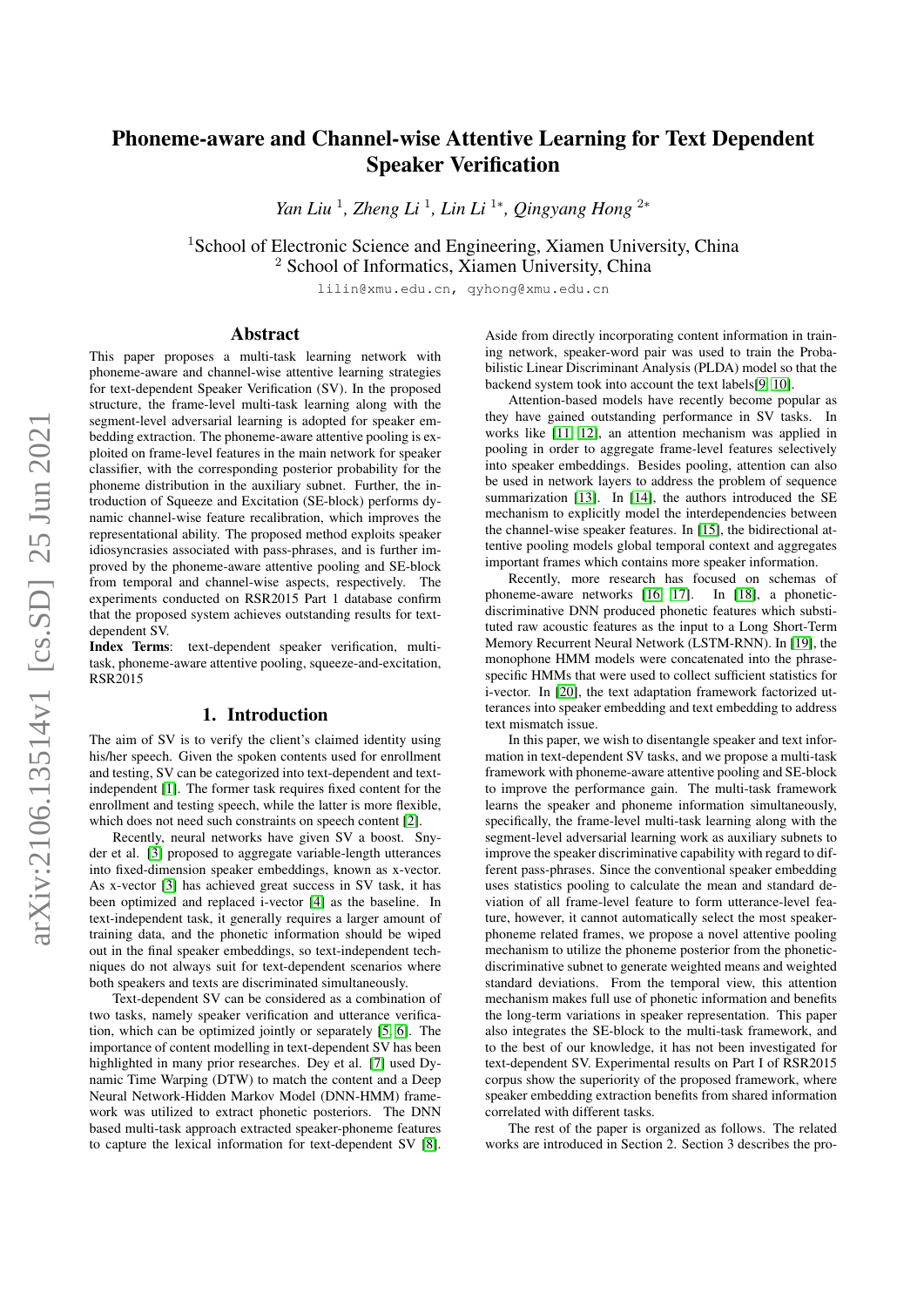posed multi-task learning framework and phoneme-aware attentive pooling and SE-block for speaker verification. Section 4 details the experimental setup, followed by results and analysis in Section 5. The paper is finally concluded in Section 6.

#### 2. Related works

#### 2.1. The frame-level multi-task learning

Compared to single-task networks such as x-vector [\[3\]](#page-4-2), the frame-level multi-task architecture [\[21,](#page-4-20) [22\]](#page-4-21) introduces phonetic information to speaker embedding extraction as shown in Figure [1.](#page-1-0) The shared layers at the beginning of the network extract more informative features, which benefit the model generalization. The phonetic-discriminative subnet is trained at frame level while the speaker classification is done at segment level.

<span id="page-1-0"></span>

Figure 1: *The frame-level multi-task learning.*

#### 2.2. The squeeze and excitation block

The SE-block has been widely used in SV community. The output of the network layer  $O \in R^{T*C}$  is the input of SE-block, where  $C$  denotes the number of channels of the layer and  $T$ refers to the frame number of the utterances. The statistics pooling layer first integrates features into channel-wise mean and standard deviation. Then the channel-wise dependencies are extracted by two fully-connected layers with nodes of  $\frac{C}{r}$  and C respectively, where  $r$  denotes the reduction ratio which depends on the trade-off between the performance gain and computational cost [\[23\]](#page-4-22). Finally, a scale operator is used for channelwise multiplication to emphasize informative features and suppress less useful ones.

# 3. The speaker-phoneme multi-task learning

Extended Time-Delay Neural Network (E-TDNN) based architecture has been widely used as the speaker embedding extractor in SV tasks [\[24\]](#page-4-23). In this paper, we explore the phonetic multitask learning structure based on E-TDNN.

In conventional speaker embeddings, statistics pooling is usually used to integrate features from all the frames of a single utterance to form a segment-level representation with the same weight. However, phonetic information plays an important role in text-dependent SV. Thus, we incorporate phoneme-aware attentive pooling in the multi-task learning framework to improve discriminative learning capability of the embedding extraction.

The proposed pooling method is illustrated in Figure [2,](#page-1-1) and Equation  $(1)$  details the mechanism.  $p$  is the phoneme posterior of the output of  $M^{pf}$ , and  $out^{15}$  denotes the output of the fifth E-TDNN layer, and  $Pool$  indicates the statistics pooling. By multiplying the posterior from the frame-level phoneme-aware subnet to the representation from the speaker subnet, different weights are applied to the mean and standard deviation of the frame-level speaker representation, so that the speaker subnet will attain more direct and precise phonetic information. Inspired by [\[25\]](#page-4-24), the softmax function and scaling operator are applied to the dot-product in order to avoid the conditions where the dot products grow extremely small in magnitude, and scale is set to 1.5.

<span id="page-1-1"></span>

<span id="page-1-2"></span> $PhoneAttPool = Pool(scale \cdot Softmax(p \cdot out^{15}))$  (1)

Figure 2: *Details of the phoneme-aware attentive pooling.*

The frame-level multi-task network is studied first and we substitute the TDNN layers with E-TDNN layers. However, this basic structure could not achieve a satisfying result, the segment-level adversarial structure [\[22\]](#page-4-21) is then combined with the original network to build a more robust architecture which is depicted in Figure [3.](#page-2-0) The network configuration is outlined in Table [1.](#page-1-3)

<span id="page-1-3"></span>Table 1: *The proposed architecture. Speaker embeddings are extracted at speaker subnet segment-level 1. The N and P in loss function layers correspond to the number of training speakers and the number of phoneme labels, respectively.*

| Layer Context             | Input x Output   |
|---------------------------|------------------|
| $[t-2, t-1, t, t+1, t+2]$ | $23 \times 512$  |
| $[t-2,t,t+2]$             | 512 x 512        |
| $[t-3,t,t+3]$             | 512 x 512        |
|                           | $512 \times 512$ |
|                           | 512 x P          |
|                           | 512 x 512        |
|                           | $512 \times 512$ |
| [0,P)                     | $P \times 2P$    |
| 0                         | 2P x 512         |
| 0                         | $512 \times 512$ |
|                           |                  |
| 0                         | 2P x 512         |
| 0                         | 512 x 512        |
| O                         | $512 \times N$   |
| O                         | $512 \times P$   |
|                           | $512 \times P$   |
|                           |                  |

The framework is composed of two main modules, including a frame-level phoneme-aware multi-task learning and a segment-level adversarial learning with phonetic information. The multi-task learning structure includes a shared frame-level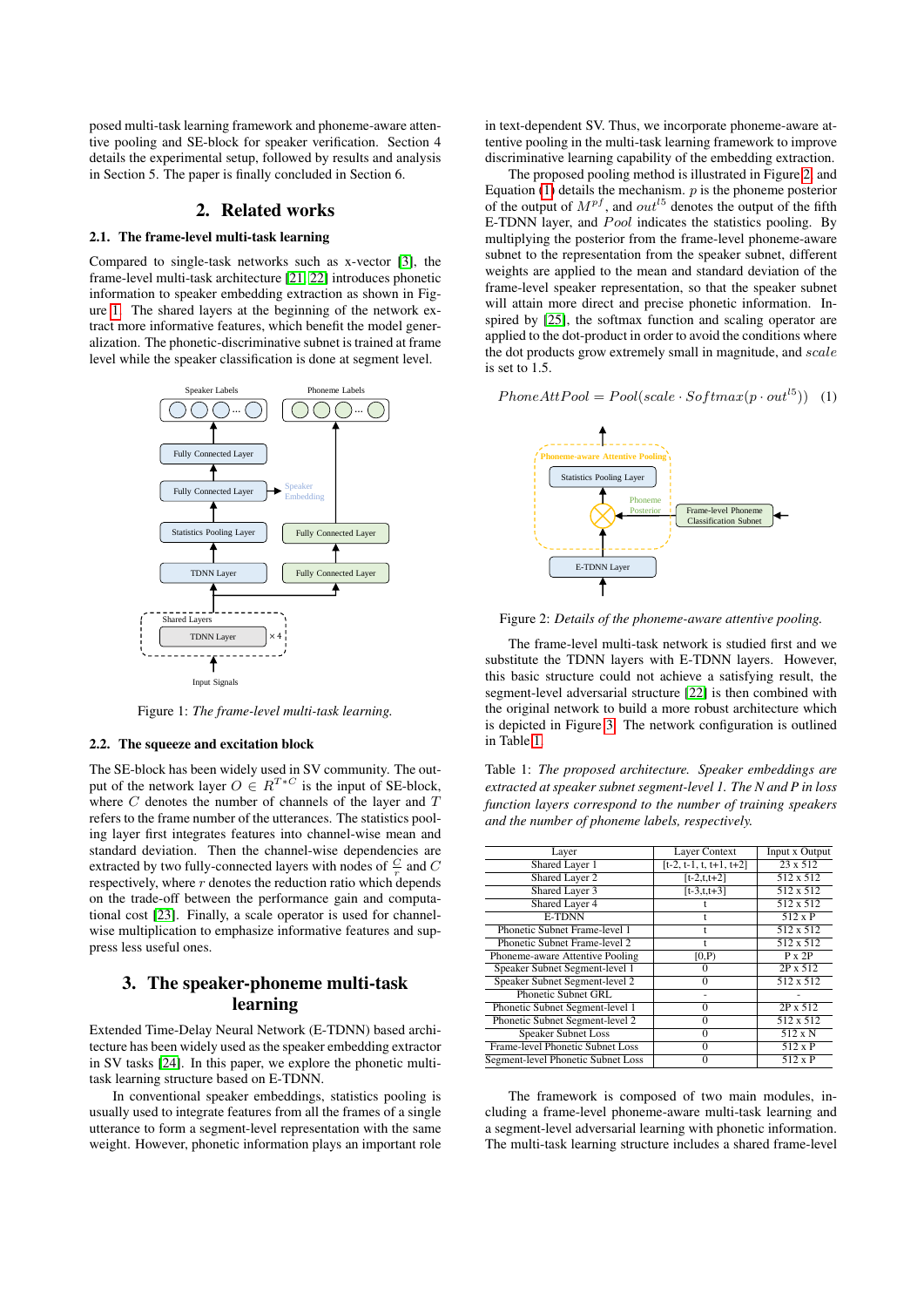feature extractor  $M_e$ , two parallel subnets  $M_s$  and  $M_{pf}$  for segment-level speaker classification and frame-level phoneme discrimination learning, respectively. For the feature extractor  $M_e$ , the basic architecture contains four E-TDNN layers. The SE-block is inserted behind each E-TDNN layer in  $M_e$ . As for the segment-level adversarial learning structure  $M_{ps}$ , the segment-level phonetic information can be suppressed by a Gradient Reversal Layer (GRL) [\[26\]](#page-4-25). In the GRL, the forward propagation in the network remains the same as other hidden layers, while the gradients are reversed in the backward propagation, so it achieves a kind of adversarial training.

For a segment with N frames,  $X = \{x_1, x_2, \ldots, x_N\}$ , the corresponding speaker label is  $y^s$ , the frame-level phoneme label is  $y^{pf}$ , and the segment-level phoneme label is  $y^{ps}$ . The total loss of the speaker-phoneme multi-task network is defined as  $L_{total} = L_s + \alpha L_{pf} + \beta L_{ps}$ , where  $L_s$ ,  $L_{pf}$ , and  $L_{ps}$  denote the loss functions of speaker classification subnet, framelevel phonetic multi-task subnet, and segment-level GRL subnet, respectively.  $\alpha$  and  $\beta$  are the weights of  $L_{pf}$  and  $L_{ps}$ , and are set to 0.3 and 0.2, respectively. CE denotes the cross entropy loss, and KL denotes the Kullback-Leibler loss. Since the phoneme alignment corresponds to each frame rather than each segment and the phonetic labels at segment level are soft labels in the form of probabilities rather than the indices of specific phonemes,  $KL$  loss substitutes  $CE$  loss for the segment-level network.

$$
L_s = CE(M_s(M_e(X)), y^s)
$$
 (2)

$$
L_{pf} = \frac{1}{N} \sum_{i=1}^{N} CE(M_{pf}(M_e(x_i)), y_i^{pf})
$$
 (3)

$$
L_{ps} = \frac{1}{N} \sum_{i=1}^{N} KL(M_{ps}(M_e(x_i)), y_i^{ps})
$$
 (4)

<span id="page-2-0"></span>

Figure 3: *The multi-task learning network with phoneme-aware attentive pooling and SE-block.*

## 4. Experiments

#### 4.1. Datasets

The Part I of RSR2015 corpus contains 16kHz English speech from 300 speakers (143 females, 157 males), which includes 30 fixed phrase utterances of 3-4 seconds duration. Each phrase is spoken 9 times by all the speakers. The first, fourth, and seventh sessions, recorded on Device A, are used for speaker enrollment, and the remaining recorded on Device B and C are used for testing [\[27\]](#page-4-26). The Part I is divided into three subsets: background, development, and evaluation. The background subset is used for training, and the rest for enrollment and trial evaluation.

For a standard text-dependent task, the test trials are grouped under four types based on the speaker and phrase labels as shown in Table [2,](#page-2-1) among which TC denotes the target trials, and the remaining three categories represent non-target trials. We report the performance of our models in terms of Equal Error Rate (EER).

Table 2: *Types of trials for text-dependent SV*

<span id="page-2-1"></span>

|          | <b>Correct Content</b> | <b>Wrong Content</b>    |
|----------|------------------------|-------------------------|
| Target   | TAR-correct (TC)       | TAR-wrong (TW)          |
| Impostor | $IMP-correct (IC)$     | $IMP\text{-}wrong (IW)$ |

#### 4.2. Experimental setup

According to the Kaldi recipe [\[28\]](#page-4-27), a triphone GMM based Automatic Speaker Recognition (ASR) model is trained based on the background data, including 1708 Probability Density Function Identification (PDF-IDs). In order to get more accurate phoneme alignment, the PDF-IDs for each frame are used to represent the corresponding phoneme labels.

The i-vector, HiLAM [\[27\]](#page-4-26), and the standard TDNN based x-vector [\[3\]](#page-4-2) are taken as three baselines in this paper. All the proposed architectures are modified from the x-vector system. In the testing phase, only the speaker classification subnet is remained in which the penultimate layer at segment level is extracted as the speaker embeddings.

<span id="page-2-2"></span>Table 3: *Performance in EER (%) for pre-experiments on RSR2015 Part I development set.*

|                 |       |       |       | Development set     |       |       |  |
|-----------------|-------|-------|-------|---------------------|-------|-------|--|
| System          |       | Male  |       | Female              |       |       |  |
|                 | TW    | IC.   | ΙW    | TW                  | IC.   | ΙW    |  |
| S1 <sup>1</sup> | 1.534 | 1.545 |       | $0.112 \quad 0.677$ | 1.223 | 0.036 |  |
| $S2^2$          | 1.053 | 1.545 | 0.100 | 0.605               | 1.271 | 0.030 |  |
| S <sup>3</sup>  | 1.467 | 1.601 | 0.089 | 0.502               | 1.223 | 0.028 |  |
| S4 <sup>4</sup> | 0.694 | 1.650 | 0.056 | 0.403               | 1.256 | 0.024 |  |

<sup>1</sup> Frame-level multi-task with statistics pooling.

<sup>2</sup> Frame-level multi-task with statistics pooling and SE-block.

<sup>3</sup> Frame-level multi-task with phoneme-aware attentive pooling.

<sup>4</sup> Frame-level multi-task with phoneme-aware attentive pooling and SE-block.

The speech utterances are processed with 25ms frame length and 10ms shift to extract 20-dimensional Mel-frequency Cepstral Coefficient (MFCC) with 3-dimensional pitch feature. Cepstral Mean Normalization (CMN) with a sliding window of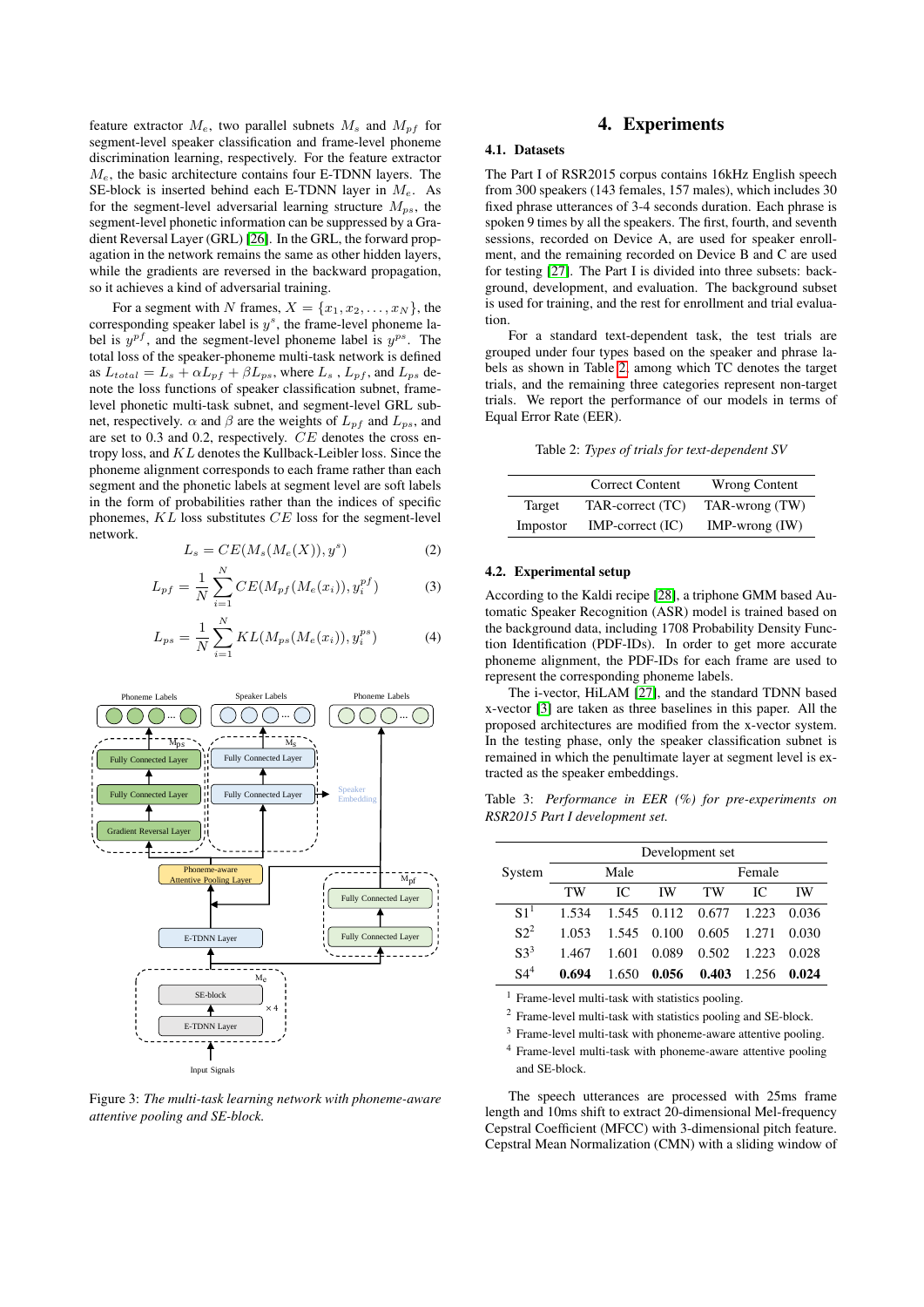Table 4: *Performance in EER (%) for proposed system in comparison to existing systems on RSR2015 Part I corpus.*

<span id="page-3-0"></span>

|                    | Male        |       |            |       |             | Female |            |       |       |       |       |       |
|--------------------|-------------|-------|------------|-------|-------------|--------|------------|-------|-------|-------|-------|-------|
| System             | Development |       | Evaluation |       | Development |        | Evaluation |       |       |       |       |       |
|                    | TW          | IC    | IW         | TW    | IC          | IW     | TW         | IC    | IW    | TW    | IC    | IW    |
| $i$ -vector [27]   | 2.870       | 5.950 | 0.740      | 1.950 | 4.030       | 0.320  | 3.050      | 7.870 | 0.940 | 1.910 | 6.610 | 0.750 |
| <b>HiLAM</b> [27]  | 1.660       | 3.690 | 0.490      | 0.820 | 2.470       | 0.190  | 1.770      | 3.240 | 0.450 | 0.610 | 2.960 | 0.140 |
| Joint-spk-utt [31] | 5.565       | 1.981 | 1.792      | 5.125 | 2.079       | 0.888  | 5.179      | 1.699 | 0.831 | 3.110 | 1.453 | 0.499 |
| Unified SUV [32]   | 0.470       | 1.590 | 0.101      | 0.293 | 1.757       | 0.039  | 1.176      | 4.323 | 0.178 | 0.375 | 2.009 | 0.068 |
| S <sup>4</sup>     | 0.694       | 1.650 | 0.056      | 0.498 | 1.162       | 0.029  | 0.403      | 1.256 | 0.024 | 0.204 | 1.044 | 0.023 |
| $S5^2$             | 5.509       | 2.318 | 0.492      | 3.017 | 2.067       | 0.285  | 5.310      | 2.499 | 0.566 | 2.337 | 2.02  | 0.283 |
| S6 <sup>3</sup>    | 0.492       | 1.579 | 0.033      | 0.237 | 1.212       | 0.023  | 0.312      | 1.103 | 0.019 | 0.124 | 0.874 | 0.022 |

<sup>1</sup> Frame-level multi-task with phoneme-aware attentive pooling and SE-block.

<sup>2</sup> E-TDNN based x-vector with statistics pooling and SE-block.

<sup>3</sup> Frame-level multi-task and segment-level adversarial learning with phoneme-aware attentive pooling and SE-block.

up to 3 seconds and Voice Activity Detection (VAD) based on short-time energy and zero crossing rate are applied to the extracted features. No data augmentation is applied in all experiments.

The proposed models for speaker embedding extraction are implemented on the open-source speaker and language recognition toolkit ASV-Subtools [\[29\]](#page-4-30), which is developed based on Pytorch [\[30\]](#page-4-31). In order to investigate the impacts of phonemeaware attentive pooling and SE-block on the multi-task networks, we also conduct a set of experiments without these two modules separately. The models are optimized with Adam optimizer, with a mini-batch size of 256 and chunk size of 100 in each segment. For the back-end, the background set is used for training the PLDA models with strategies including centering, whitening, and normalization. The acoustic feature extraction and back-end process are executed on Kaldi [\[28\]](#page-4-27).

#### 5. Results and analysis

As the work aims at multi-task learning, joint speaker utterance (joint-spk-utt) [\[31\]](#page-4-28) and unified speaker and utterance verification (Unified SUV) [\[32\]](#page-4-29) are considered for comparison. It is noticed that the joint-spk-utt models the speaker and speech information jointly [\[31\]](#page-4-28), whereas the Unified SUV uses a shared LSTM to drive two separate stacks of LSTM layers for speaker verification and utterance verification, respectively. The E-TDNN based standard x-vector [\[3\]](#page-4-2) with statistics pooling and SE-block (S5) is also used as a reference system.

We first conduct a sets of experiments on the development set to investigate how the phoneme-aware attentive pooling and SE-block will impact the frame-level multi-task network. As shown in Table [3,](#page-2-2) both the phoneme-aware attentive pooling and SE-block improve the frame-level multi-task network with statistics pooling (S1) on TW and IW trials. The phonemeaware attentive pooling (S3) obtains better results than SEblock (S2) on IW trials. The multi-task network with phonemeaware attentive pooling and SE-block (S4) outperforms the above three systems except for IC trials. The results show that the SE-block improves the system performance, especially for RSR2015 testing conditions where the enrollment and test sets are cross-channel recorded. The phoneme-aware attentive pooling directly utilizes the phonetic information learned at frame level and is proved to be effective for TW and IW trials.

Table [4](#page-3-0) shows the comparison of our proposed system (S6)

to the systems mentioned above on Part I of RSR2015 corpus. We notice that the GMM-HMM based HiLAM outperforms the i-vector system due to the fact that the former system models the temporal information. For the joint-spk-utt model, it performs better than HiLAM system in the IC trial, but it degenerates in the utterance-related TW and IW trials. The S5 significantly outperforms the baselines for IC and IW trials; however, the xvector does not model the lexical information which is of critical importance in text-dependent SV tasks. Further, the Unified SUV which utilizes LSTM model to extract temporal information further enhances the performance, especially for TW and IW trials.

The results from two multi-task systems demonstrate that the introduction of phonetic information into text-dependent SV models obviously improves the basic E-TDNN network. The combination of frame-level phoneme-aware multi-task learning and the segment-level adversarial training with phonemeaware attentive pooling and SE-block (S6) achieves the best performance, which indicates that the multi-task system benefits from the phoneme-enhancement at frame-level and phonemesuppression at segment level, and the introduction of phonetic information to the pooling module and total loss function significantly improves the text-dependent SV performance. Additionally, the SE-block recalibrates the channel-wise features and improves the systems by capturing subtle differences between identities.

## 6. Conclusions

In this paper, we have explored approaches to improve the text-dependent SV performance from three aspects: phonetic loss auxiliary, temporal attentive aggregation, and channel-wise feature recalibration. The multi-task learning network with phoneme-aware attentive pooling and SE-block learns speakerphoneme features with informative features reinforced and less useful ones suppressed. Results showed that the proposed system could achieve outstanding performance on Part I of RSR2015 corpus. The future work will focus on optimizing the pooling mechanism to further improve the performance.

## 7. Acknowledgements

This work is supported by the National Natural Science Foundation of China (Grant No. 61876160 and Grant No. 62001405).